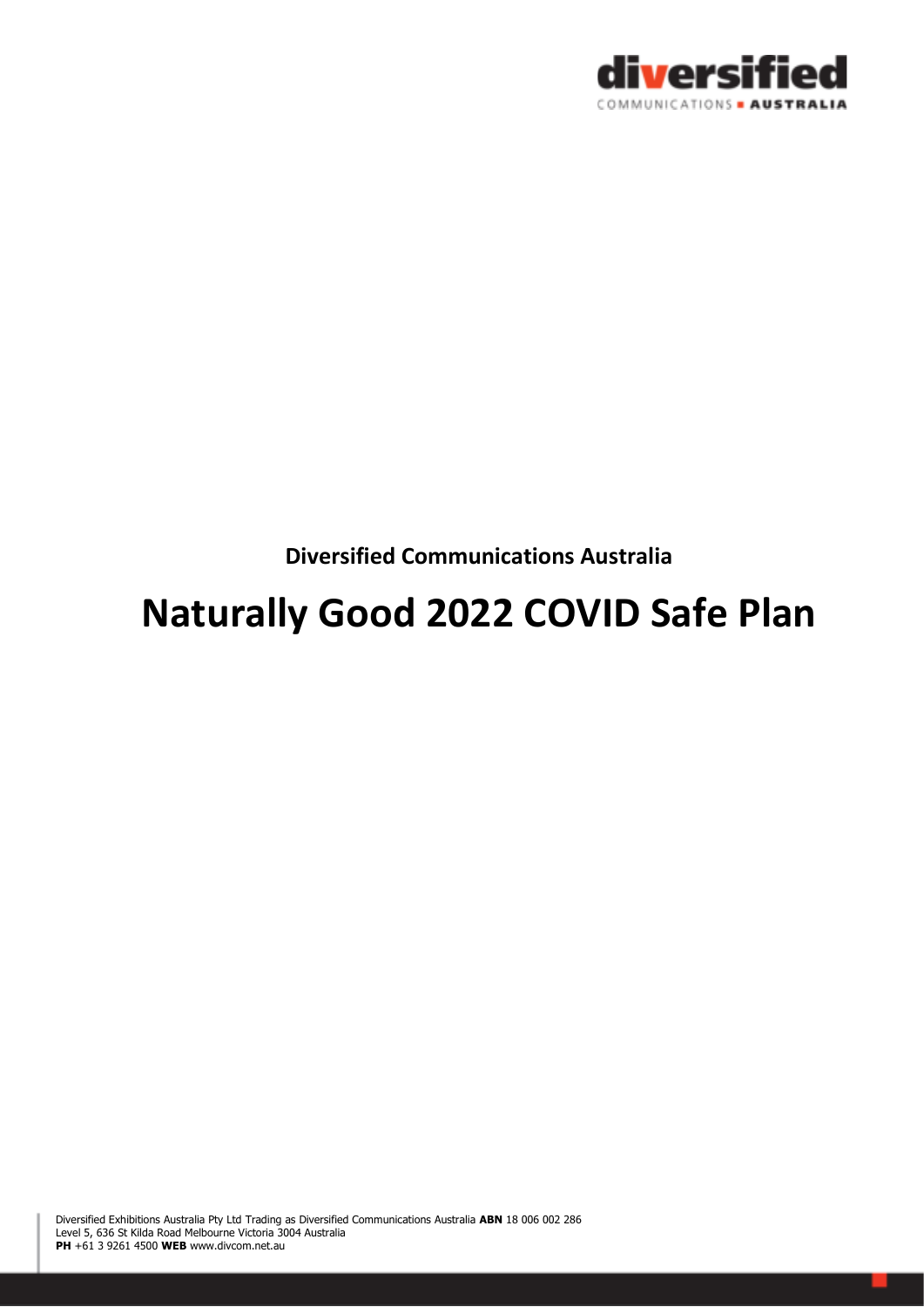

Exhibitor and attendee safety has always been our top priority. We are working in consultation with suppliers, venues, contractors and local and state governments to ensure that the Naturally Good exhibition is delivered in a safe and controlled environment, within COVID-19 government guidelines.

This plan outlines how Diversified Communications plans to safely deliver the Naturally Good Exhibition scheduled for 6 - 7 June 2022.

This plan is based on restrictions outlined by the NSW Government, as of 11 May 2022.

## **Pre event**

#### **1. Event Paperwork and Risk Assessments**

• Diversified Communications Australia Risk Assessment has been completed

––––––––––––––––––––––––––––––––––––––––––––––––––––

- An Incident Management Plan, outlining steps to be taken if an outbreak occurs has been developed and communicated to key stakeholders
- A communications plan has been developed and will be implemented if an outbreak were to occur. This will be communicated to our PR team and all key stakeholders involved

#### **2. Pre-Event Communication – Exhibitors**

- Dedicated information will be outlined in the exhibitor online manual and on the Naturally Good website under heading *Event Safety Guidelines,* including advice on hand hygiene and cough etiquette, not attending the event if unwell, and terms and conditions of entry
- Exhibitors will also receive the information in an email two days prior to the event

#### **3. Pre-Event Communication – Visitors**

- Dedicated information will be displayed on the Naturally Good website and registration page under the heading *Event Safety Guidelines,* outlining advice on hand hygiene and cough etiquette, not attending the event if unwell, and terms and conditions of entry
- Visitors will also receive the information in an email two days prior to the event

#### **4. Pre-Event Communications - Contractors**

• Contractor staff are to complete a Diversified Communications COVID induction prior to arrival onsite reminding them of hand hygiene, cleaning requirements, physical distancing requirements, not attending if sick, and contractor sign in requirements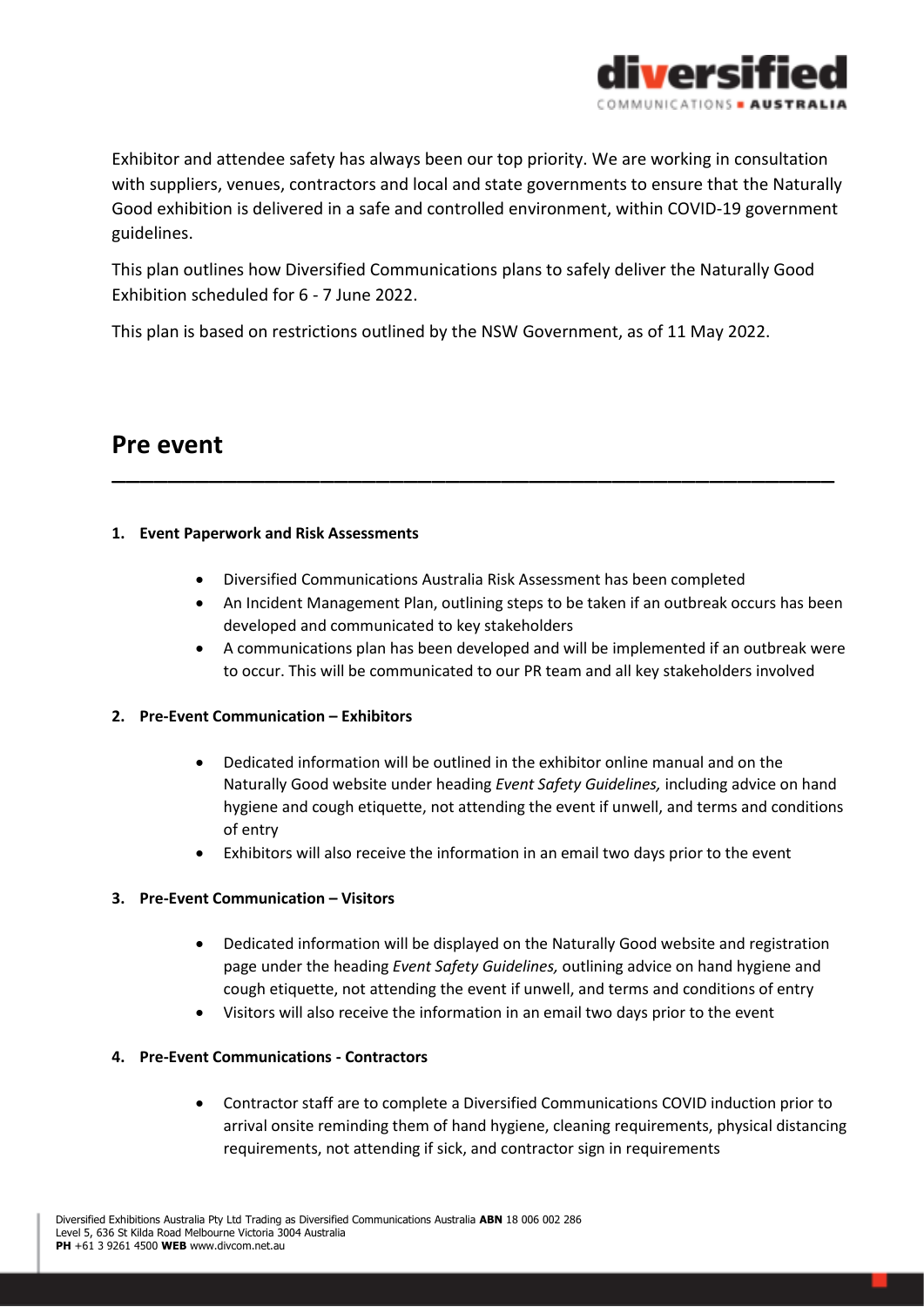

• Contractors will attend a pre-show contractor briefing where they will be reminded to monitor staff for symptoms and their obligations onsite

#### **5. NSW Government**

• Diversified Communications will continue to monitor government websites for information regarding changes to event requirements

#### **6. Risk Management**

• A response plan has been created outlining how attendees can notify Diversified Communications of infection. This includes the communication to key stakeholders

––––––––––––––––––––––––––––––––––––––––––––––––––––

### **Prevention Onsite**

#### **1. Move In / Out**

• The move in and move out phase will be scheduled, and all contractors and exhibitors will only be provided access to the site at their dedicated time. This will assist with managing the number of people on site at any one time and ensuring there is space for people to move around

#### **2. Contact Tracing**

- Exhibitors and visitors are required to register online and collect their name badge before entering the exhibition. Name badges must be worn at all times in the venue.
- Contractors are required to register online and complete an induction before being allowed to enter the site.
- The terms of conditions of entry for everyone on site will include: no attendance if you are feeling unwell or being requested to isolate by a medical or government authority or waiting the results of a COVID test; maintaining physical distancing; refraining from shaking hands or other forms of physical contact; utilising the hand sanitiser provided and notifying the organisers if they become unwell on site.

#### **3. Access**

• Signage and tensa barriers will be used for queue management during the event

#### **4. Signage**

• Additional signage will be located in all common areas reminding guests of physical distancing requirements, hand hygiene and cough etiquette and their obligations not to attend if unwell